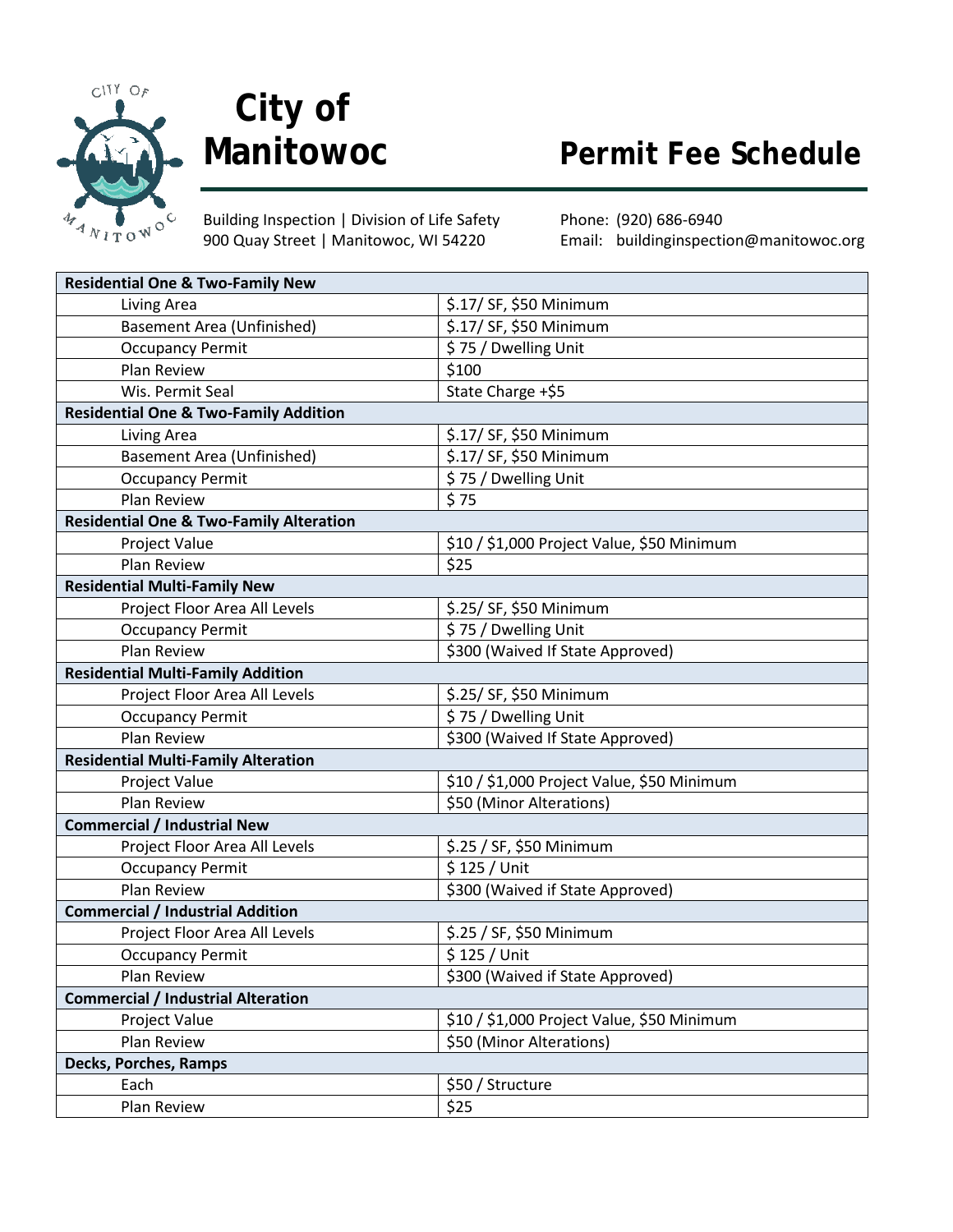| <b>Fences</b>                              |                                            |  |
|--------------------------------------------|--------------------------------------------|--|
| Plan Review                                | \$25                                       |  |
| <b>Footing / Foundation Early Start</b>    |                                            |  |
| Garage or Shed                             | \$50                                       |  |
| One & Two-Family Residential               | \$100                                      |  |
| Multi-Family, Commercial / Industrial      | \$200                                      |  |
| <b>Garages (Detached) &amp; Sheds</b>      |                                            |  |
| <b>Total Area</b>                          | \$.25 / SF, \$50 Minimum                   |  |
| <b>Plan Review</b>                         | \$25                                       |  |
| <b>Moving Buildings Over Pubic Ways</b>    |                                            |  |
| <b>Buildings Under 500 SF</b>              | \$75 / Building                            |  |
| Buildings 500 SF or More                   | \$175 / Building                           |  |
| Pools, Spas                                |                                            |  |
| Each                                       | \$50 / Structure                           |  |
| Plan Review                                | \$25                                       |  |
| <b>Razing or Demolition</b>                |                                            |  |
| One & Two Family Residential               | \$50 / Building + .05 / SF, \$500 Maximum  |  |
| Multi-Family, Commercial & Industrial      | \$50 / Building + .05 / SF, \$500 Maximum  |  |
| <b>Residential Garages</b>                 | \$50 / Building + .05 / SF, \$500 Maximum  |  |
| <b>Reroofing</b>                           |                                            |  |
| <b>Project Value</b>                       | \$10 / \$1,000 Project Value               |  |
|                                            | \$50 Minimum, \$500 Maximum Per Building   |  |
| <b>Residing</b>                            |                                            |  |
| Project Value                              | \$10 / \$1,000 Project Value               |  |
|                                            | \$50 Minimum, \$500 Maximum Per Building   |  |
| <b>Signs</b>                               |                                            |  |
| Each                                       | \$50 / Sign                                |  |
| Plan Review                                | \$25                                       |  |
| <b>All Other Building Alterations</b>      |                                            |  |
| Project Value                              | \$10 / \$1,000 Project Value, \$50 Minimum |  |
| <b>Miscellaneous</b>                       |                                            |  |
| <b>Wisconsin State Seal</b>                | State Charge +\$5                          |  |
| Failure to Call for Final Inspection       | \$50                                       |  |
| Reinspection                               | \$75 / Inspection                          |  |
| Special Inspection                         | \$125 / Inspection                         |  |
| <b>Occupancy</b>                           |                                            |  |
| Residential                                | \$75 / Unit                                |  |
| Commercial & Industrial                    | $$125 /$ Unit                              |  |
| <b>Plan Review</b>                         |                                            |  |
| One & Two-Family Residential New           | \$100                                      |  |
| One & Two-Family Residential Addition      | \$75                                       |  |
| One & Two-Family Residential Alteration    | \$25                                       |  |
| Multi-Family Residential New               | \$300 (Waived if State Approved)           |  |
| Multi-Family Residential Addition          | \$300 (Waived if State Approved)           |  |
| Multi-Family Residential Minor Alterations | \$50                                       |  |
| Commercial & Industrial New                | \$300 (Waived if State Approved)           |  |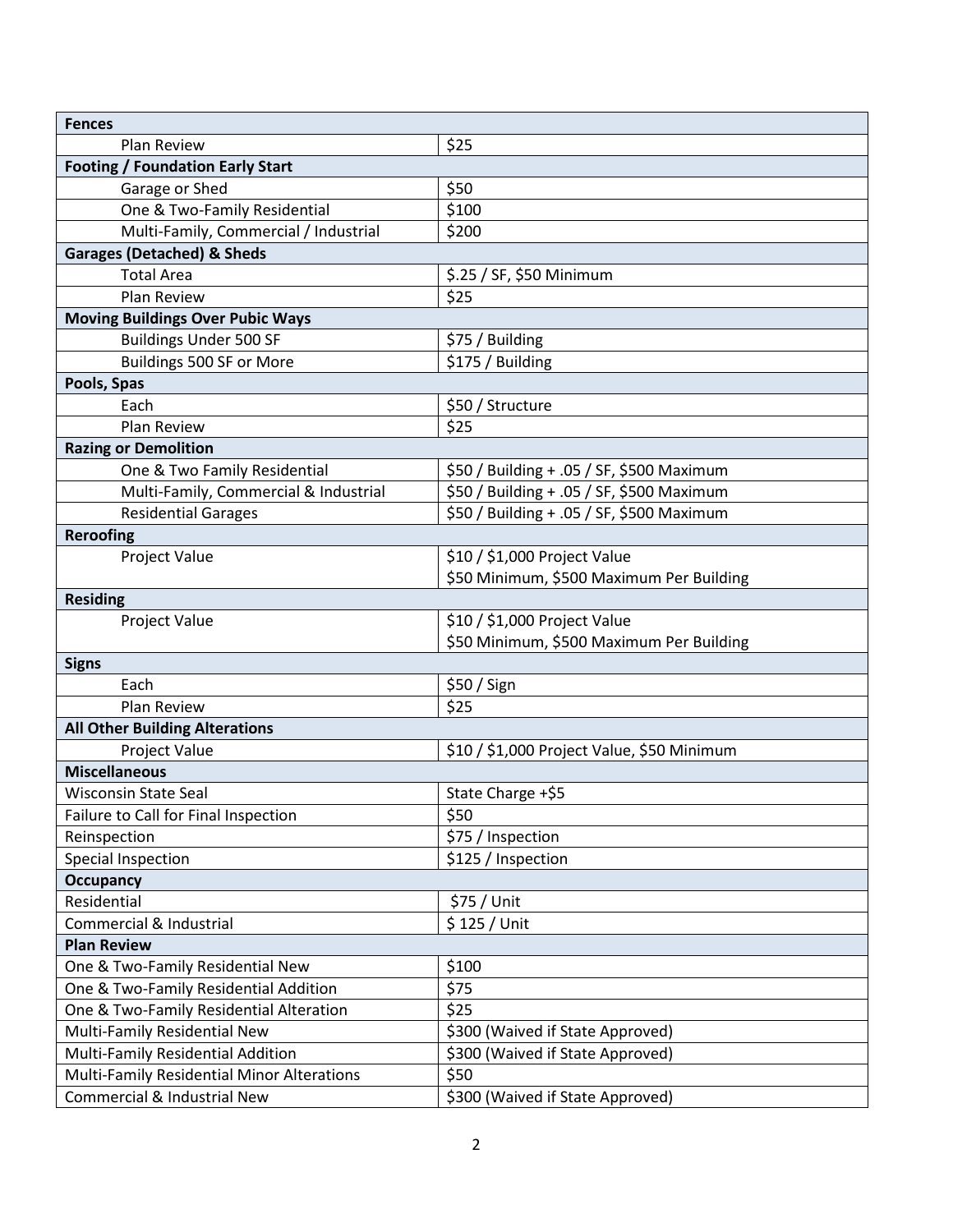| <b>Plan Review</b>                                   |                                                          |  |
|------------------------------------------------------|----------------------------------------------------------|--|
| <b>Commercial &amp; Industrial Addition</b>          | \$300 (Waived if State Approved)                         |  |
| <b>Commercial &amp; Industrial Minor Alterations</b> | \$50                                                     |  |
| Mechanical (HVAC)                                    | \$100 (Waived if State Approved)                         |  |
| Decks                                                | \$25                                                     |  |
| Fence                                                | \$25                                                     |  |
| Garages, Sheds, Accessory Structures                 | \$25                                                     |  |
| Signs                                                | \$25                                                     |  |
| <b>Swimming Pools</b>                                | \$25                                                     |  |
| <b>Electrical Permit Fee Table</b>                   |                                                          |  |
| <b>Project Value</b>                                 | <b>Permit Fee</b>                                        |  |
| $$0 - $500$                                          | \$35                                                     |  |
| \$500 - \$600                                        | \$40                                                     |  |
| $$601 - $700$                                        | \$45                                                     |  |
| \$701 - \$800                                        | \$50                                                     |  |
| \$801 - \$900                                        | \$55                                                     |  |
| \$901 - \$1000                                       | \$60                                                     |  |
| \$1,001 - \$2000                                     | \$75                                                     |  |
| $$2,001 - $3,000$                                    | \$90                                                     |  |
| \$3,001 - \$4,000                                    | \$110                                                    |  |
| \$4,001 - \$5,000                                    | \$125                                                    |  |
| \$5,001 - \$6,000                                    | \$140                                                    |  |
| \$6,001 - \$7,000                                    | \$155                                                    |  |
| \$7,001 - \$8,000                                    | \$170                                                    |  |
| \$8,001 - \$9,000                                    | \$185                                                    |  |
| \$9,001 - \$10,000                                   | \$200                                                    |  |
| Over \$10,000                                        | \$200 + \$20 / Each Additional \$1,000                   |  |
| <b>Mechanical (HVAC) Permit Fee Table</b>            |                                                          |  |
| <b>Equipment Type</b>                                | <b>Permit Fee</b>                                        |  |
| Heating, Incinerator Units, Wood Burning             | \$50 / Unit Up to and including 150,000 BTU              |  |
| Appliances, Energy Recovery Ventilators, Heat        | \$15 / Each Additional 50,000 BTU or fraction of         |  |
| Pumps, Split HVAC Units                              | \$850 Maximum / Unit                                     |  |
|                                                      |                                                          |  |
| Air Conditioning, Heat Pumps, Split HVAC Units       | \$50 / Unit Up to 3 Tons or 36,000 BTU                   |  |
|                                                      | \$15 / Each Additional Ton or 12,000 BTU or fraction of. |  |
|                                                      | \$850 Maximum / Unit                                     |  |
|                                                      |                                                          |  |
| Commercial / Industrial Exhaust Hoods & Exhaust      | \$100 / Unit                                             |  |
| Systems                                              |                                                          |  |
|                                                      |                                                          |  |
| Heating & Air Conditioning Distribution Systems      | \$1.40 / 100 SF of Conditioned Area                      |  |
|                                                      | \$30 Minimum                                             |  |
| Plan Review                                          | \$100                                                    |  |
|                                                      |                                                          |  |
|                                                      |                                                          |  |
|                                                      |                                                          |  |